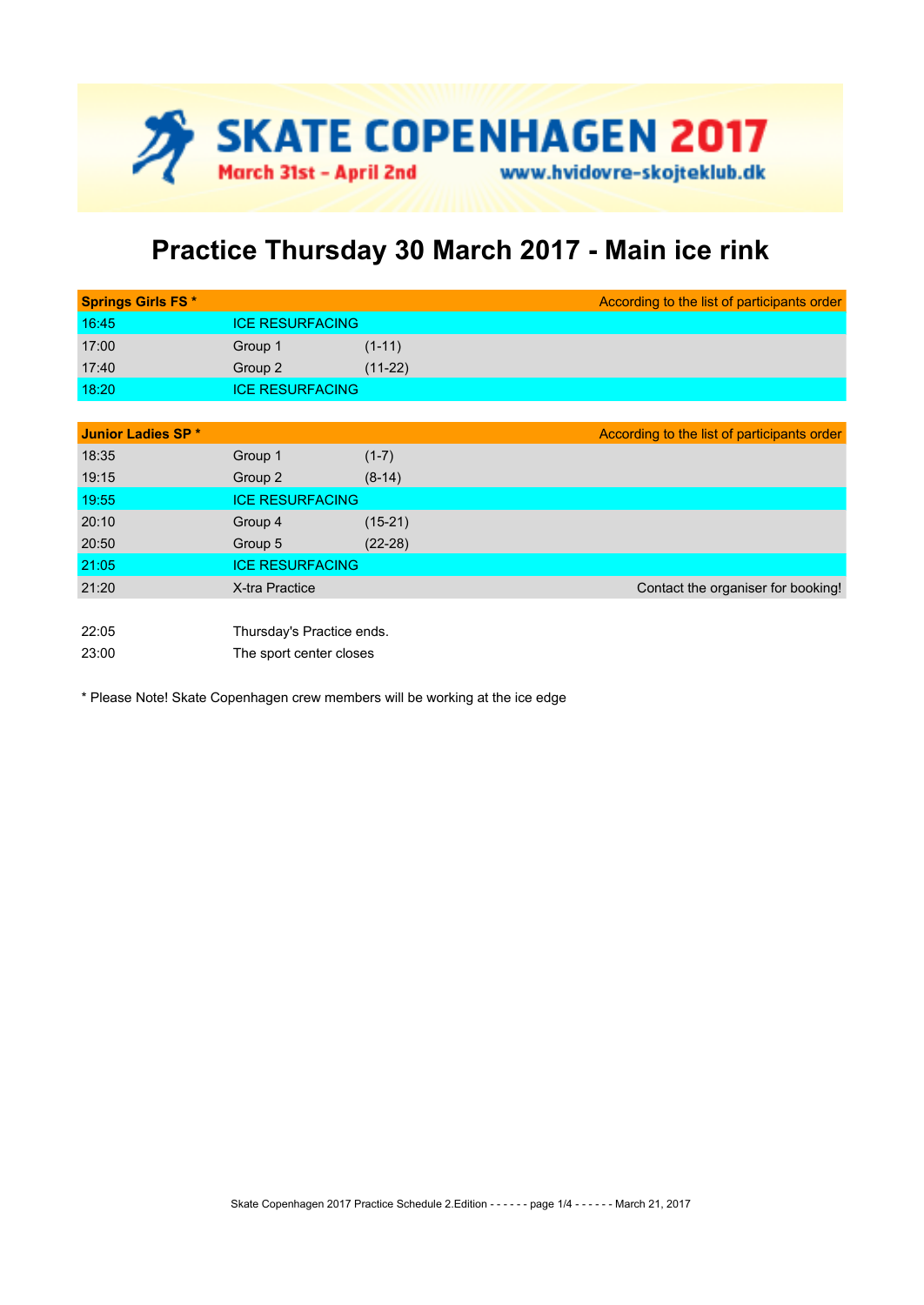

## **Practice Friday 31 March 2017 - Main ice rink**

| <b>Cubs Girls FS</b>                        |                        |                                 | According to the starting order |
|---------------------------------------------|------------------------|---------------------------------|---------------------------------|
| 9:15                                        | Group 1                | $(1-8)$                         |                                 |
|                                             |                        |                                 |                                 |
| <b>Debs Girls SP &amp; Debs Boys SP</b>     |                        |                                 | According to the starting order |
| 9:55                                        | Group 1                | $(1-10)$                        |                                 |
| 10:35                                       | Group 2                | (Girls 11-19) + (Boys 1-2)      |                                 |
| 11:15                                       | <b>ICE RESURFACING</b> |                                 |                                 |
|                                             |                        |                                 |                                 |
| <b>Novice Girls SP</b>                      |                        |                                 | According to the starting order |
| 11:30                                       | Group 1                | $(1-9)$                         |                                 |
| 12:10                                       | Group 2                | $(10-18)$                       |                                 |
| 12:50                                       | <b>ICE RESURFACING</b> |                                 |                                 |
| 13:05                                       | Group 3                | $(19-27)$                       |                                 |
|                                             |                        |                                 |                                 |
| <b>Senior Ladies SP &amp; Junior Men SP</b> |                        |                                 | According to the starting order |
| 13:45                                       | Group 1                | $(Ladies 1-6) + (Junior Men 1)$ |                                 |
| 14:30                                       | <b>ICE RESURFACING</b> |                                 |                                 |

15:00 The Competition begins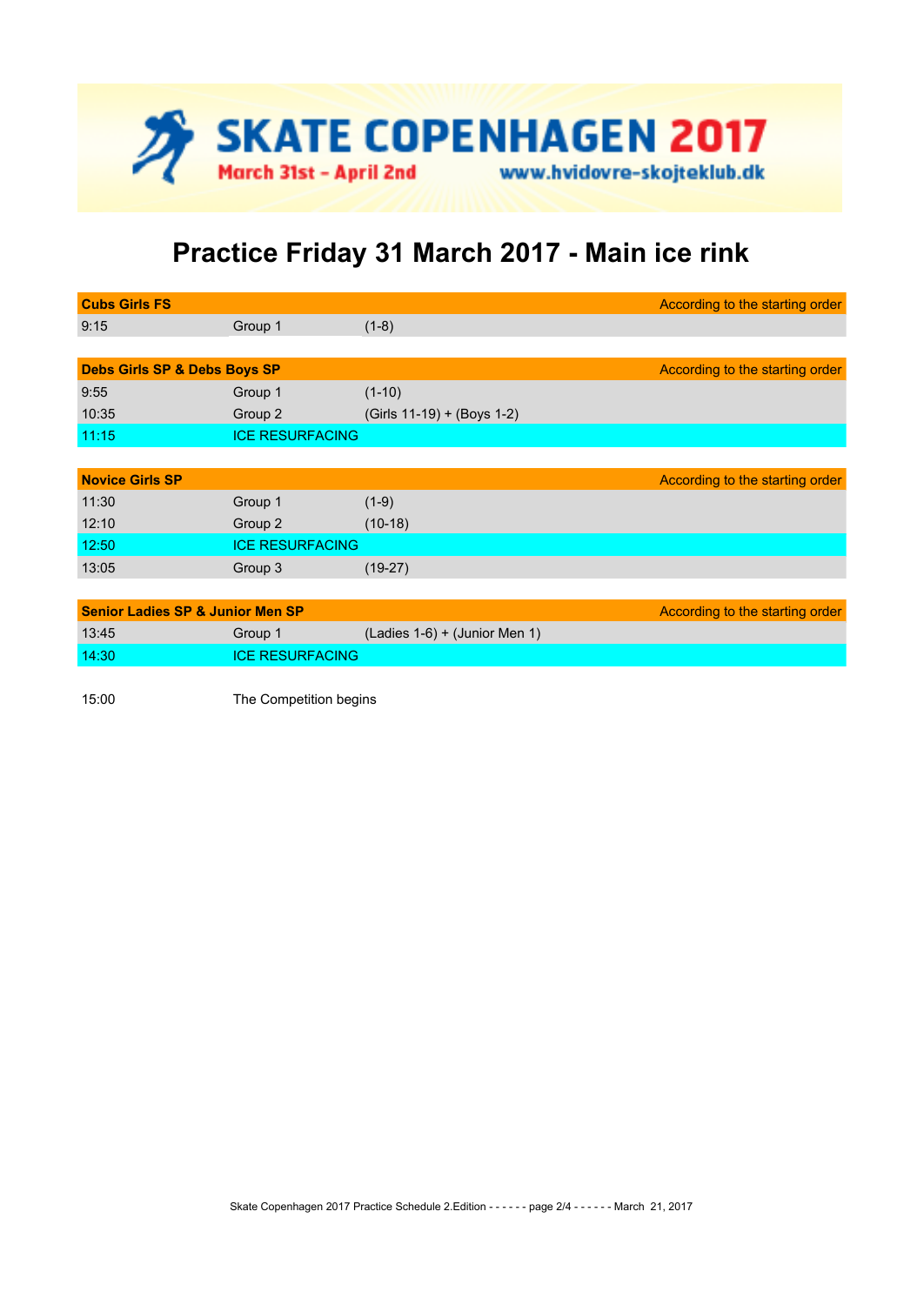

## **Practice Friday 31 March 2017 - Practice ice rink**

| <b>X-tra Practice</b> |                         |         | Contact the organiser for booking! |
|-----------------------|-------------------------|---------|------------------------------------|
| 10:45                 | Group 1                 | $(1-8)$ |                                    |
| 11:30                 | Group 2                 | $(1-8)$ |                                    |
| 12:15                 | <b>ICE RESURFACING*</b> |         |                                    |
| 12:30                 | Group 3                 | $(1-8)$ |                                    |
| 13:15                 | Group 4                 | $(1-8)$ |                                    |
| 14:00                 | <b>ICE RESURFACING*</b> |         |                                    |
| 14:30                 | Group 5                 | $(1-8)$ |                                    |
| 15:15                 | Group 6                 | $(1-8)$ |                                    |
| 16:00                 | $M + A$                 |         |                                    |
| 16:40                 | $M + K2$                |         |                                    |
| 17:20                 | <b>ICE RESURFACING*</b> |         |                                    |
| 17:35                 | <b>Hvik</b>             |         |                                    |

\* Please note Ice resurfacing can be changed